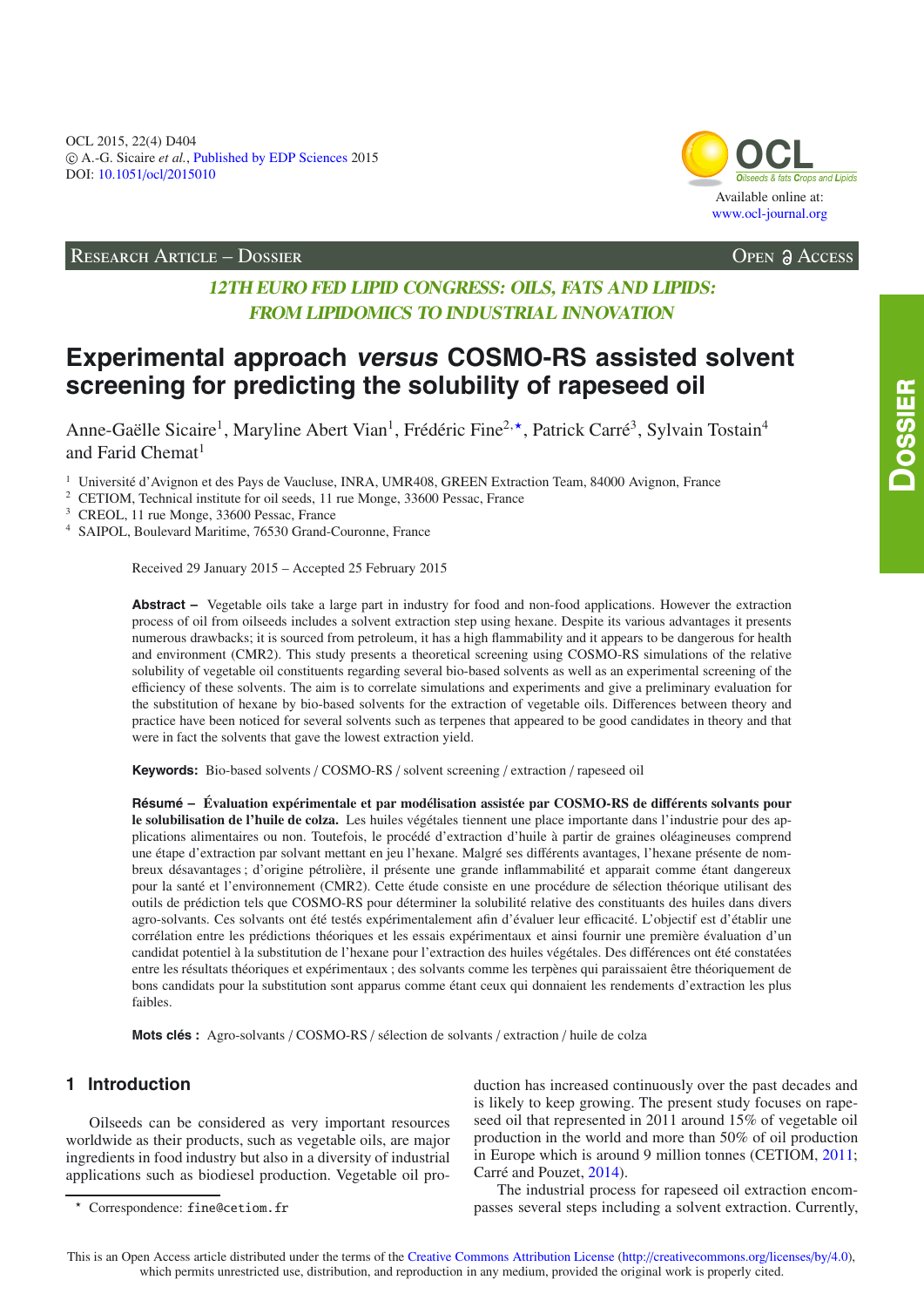the state of the art solvent is hexane, given its numerous advantages such as solubility, selectivity, ease of implementation at industrial scale, relatively low boiling point, ease of removal and recycling, etc. (Johnson, [2008\)](#page-6-2). However, hexane remains sourced from petroleum, a non-renewable resource, and one of the main constituents of industrial hexane, *n*-hexane (Hexane Extraction Grade Europe Data Sheet, [2007\)](#page-6-3), has recently been classified under the REACH Regulation as a category 2 reprotoxic and as a category 2 aquatic chronic toxic (Classifications – CL Inventory, [2008](#page-6-4)). With considerable amounts processed and the global potential impact on environment and occupational health, finding alternative to solvents like hexane has become a major concern for the industrials that wish to anticipate a possible change in the legislation (Fine *et al.*, [2013\)](#page-6-5). Bio-based solvents mostly produced from agricultural sources seem to be potential candidates for the substitution of petroleum derived solvents.

The present study associates a simulation approach with COSMO-RS of the relative solubility of major and minor constituents of rapeseed oil in selected bio-based solvents (*i*.*e*. 2-methyltetrahydrofuran (MeTHF), cyclopentyl methyl ether (CPME), dimethyl carbonate (DMC), isopropanol (IPA), ethanol (EtOH), ethylacetate (EtOAc), *p*-cymene and *d*-limonene) to an experimental validation with Soxhlet extractions of rapeseed by candidate bio-based-solvents benchmarked against hexane. The aim of the study is to obtain preliminary assessment on the potential of bio-based solvents for the substitution of hexane for the extraction of vegetable oils.

#### **2 Materials and methods**

#### **2.1 Materials and reagents**

Rapeseed, of the Astrid breeding line (Euralis Semences), were provided by the *Centre Technique Interprofessionnel des Oléagineux et du Chanvre industriel* (CETIOM, Pessac, France). Hexane, MeTHF, DMC, IPA, ethanol, ethylacetate, *p*-cymene and *d*-limonene, all technical grade, were sourced from VWR International (Darmstadt, Germany). CPME was sourced from by Sigma Aldrich. Methanol, sulfuric acid, sodium chloride, chloroform, methyl acetate, acetic acid, diethyl ether, *n*-hexane and potassium chloride were of analytical grade and were sourced from VWR International (Darmstadt, Germany).

#### **2.2 Lipid extraction: conventional Soxhlet procedure**

Rapeseed samples were finely ground, for 60 s using a knife mill Microtron MB 550 (Kinematica AG, Luzern, Switzerland) less than 30 min before the extraction. The moisture content (5.89%) of rapeseeds was determined using a MB35 moisture analyzer (Ohaus, Nänikon, Switzerland). This device works by the principle of thermogravimetry; the mass change of a sample is measured as a function of the temperature (set at 110 ◦C) until a constant mass. Once the stable weight reached, the drying is complete and the displayed result indicates the percentage of moisture present in the matrix. Oils were isolated from rapeseeds by means of Soxhlet extraction (Soxhlet, [1879\)](#page-6-6) According to ISO standard procedure 659 (AFNOR, [2009](#page-6-7)), 30 g of coarsely ground rapeseeds were weighed and transferred into a 30 mm  $\times$  100 mm cellulose thimble (Macherey-Nagel, Germany), which was plugged with cotton in order to avoid transfer of sample particles to the distillation flask. They were then placed in the extraction chamber of a 125 ml Soxhlet apparatus fitted with a condenser, which was placed on a 500 ml distillation flask containing 300 ml of solvents. Samples were extracted under reflux with the solvents (respectively *n*-hexane, MeTHF, CPME, DMC, IPA, ethanol and ethylacetate) during 4 h (18–22 cycles/h). Thereafter, the cellulose thimble was cooled to room temperature in a desiccator and its content was then ground before being loaded again in the cellulose cartridge. The described procedure was thus repeated twice under the same conditions during 2 h until a total extraction of 8 h  $(4 h + 2 h + 2 h)$ . Extractions with *p*-cymene and *d*-limonene were performed under reflux during 8 h.

After the extraction with *n*-hexane, MeTHF, CPME, DMC, IPA, ethanol and ethylacetate the content of distillation flask was evaporated under reduced pressure. The flask was then weighted and this operation was repeated until the difference between two consecutive weights was less than 10% (w/w).

The recovery of *p*-cymene and *d*-limonene was carried out according to a different way. Both terpenic compounds have a boiling point around 180 ◦C, which makes their elimination inachievable by conventional evaporation under reduced pressure with a rotary evaporator. Knowing that terpenes are the primary constituents of essential oils from plants and flowers which are commonly extracted from their matrix using water hetero-azeotropic distillation, the principle of heteroazeotropic distillation was applied in this case by the addition of 50% (V/V) water in the solvents. The mixture is then commonly evaporated under reduced pressure as described previously.

The weight of the extracted rapeseed oil was determined and then used for calculating the yield of extracted oil. All extractions were performed in triplicate and the mean values were reported. Results were obtained by high performance thin layer chromatographic analysis in order to obtain the lipid yields of extracted oils. The yield of extracts was expressed as a percentage of the total weight of lipids obtained after extraction relative to the weight of dry rapeseeds used for extraction, as described hereinafter,

Yield of extracts (DM)

$$
= \frac{\text{Weight of lipids obtained after extraction}}{\text{Weight of rapeseds (dry materials)}} \times 100.
$$

#### **2.3 Chromatographic analysis**

#### 2.3.1 Gas chromatography

Fatty acids methyl esters (FAMEs) were separated and identified by gas chromatography coupled with flame ionization detector (GC-FID). Samples were prepared from extracted oils using acid-catalyzed trans-methylation (Morrison and Smith, [1964](#page-6-8)). 1 ml methanolic sulfuric acid ( $5\%$  v/v) was added to a specific amount ( $20$  mg) of extracted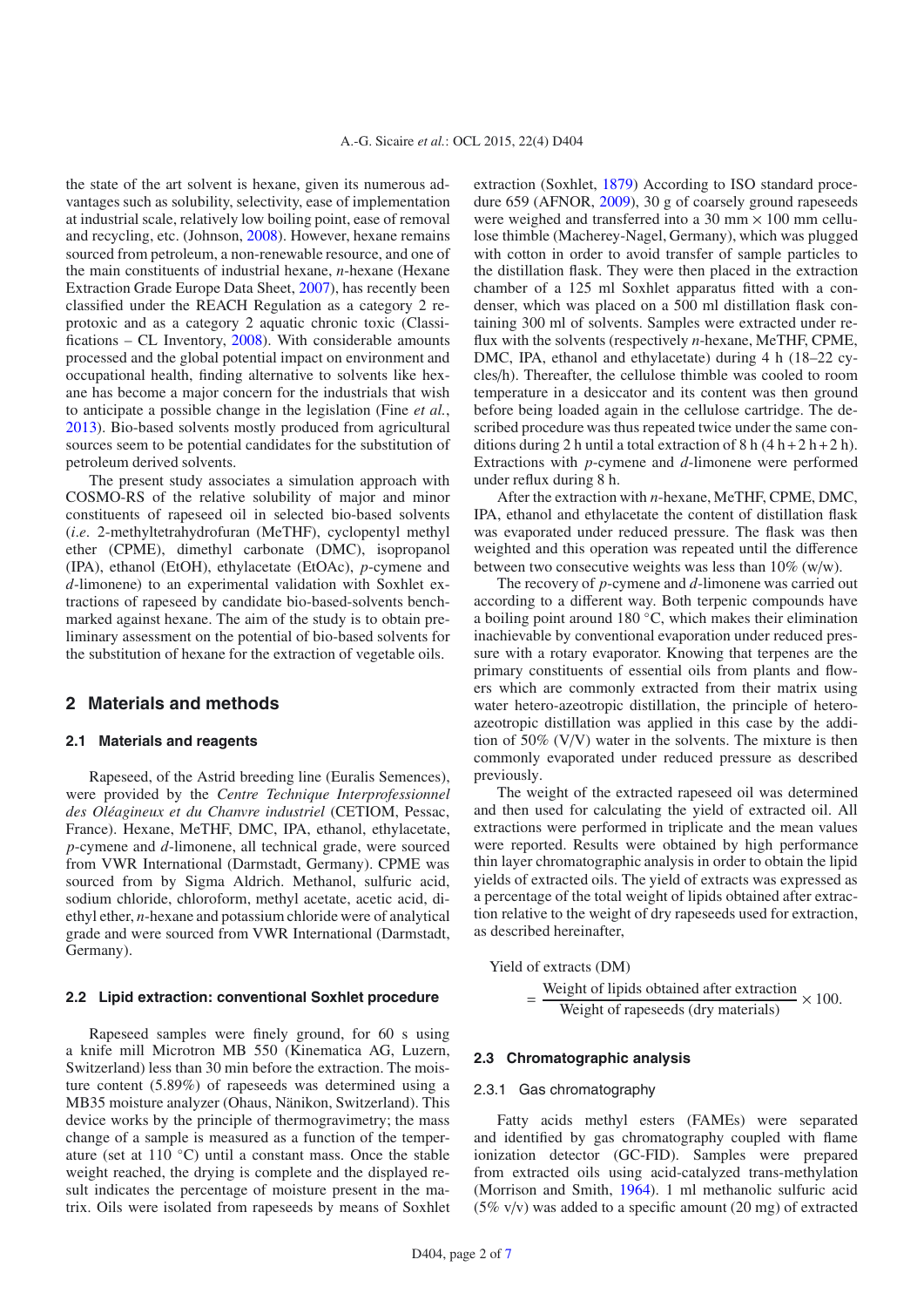<span id="page-2-0"></span>

**Fig. 1.** Selected solvents for COSMO-RS study and experiments.

oils. The mixture was then heated at 85 ◦C for 90 min and then removed from heater. 1.5 ml of sodium chloride (0.9%) solution and 1 ml of *n*-hexane were added afterwards. The flask was stoppered and shaken vigorously during 30 s before centrifugation at 4000 rpm for 2 min. A small amount of the organic layer was sampled and transferred in a vial before direct injection in a gas chromatography.

Analyses were performed by a 7820A GC system (Agilent technologies, USA) equipped with a FID detector and autosampler. Gas chromatography was performed by a BD-EN14103 capillary column (30 m  $\times$  0.32 mm  $\times$  0.25  $\mu$ m) using helium as a carrier gas at the velocity of 33 cm/s.  $2 \mu l$  of various samples were injected in split mode (split ratio: 1:20) a 250 ◦C. The oven temperature program was operated as follows: initial temperature at 50 ◦C for one minute, increasing at a rate of 20 °C/min to 180 °C and at a rate of 2 °C/min from 180 °C to 230 °C, held isothermally at 230 °C for 10 min. Data were collected with Agilent EZChrom Elite software. FAMEs were identified comparison with purified FAME standards (Sigma Co., USA).

#### 2.3.2 High Performance Thin Layer Chromatography (HP-TLC)

Lipids were detected by charring and quantified using a CAMAG 3 TLC scanning densitometer (CAMAG, Muttenz, Switzerland) with identification of the classes against known polar and neutral lipid standards. Typically, lipid extract was loaded as a spot onto  $20 \times 10$  cm silica gel 60 F254 HP-TLC plates (Merck KGaA, Germany) using an ATS 5 automatic TLC sampler (CAMAG, Switzerland). Plates were then developed in an ADC2 automatic developing chamber (CAMAG, Switerland) using first a methyl acetate/isopropanol/chloroform/methanol/KCl (0.25% solution)  $(25:25:25:10:9)$  mixture running to a height of 5.5 cm from the origin and then a *n*-hexane/diethyl ether/glacial acetic acid mixture (70:30:2) to a height of 8.5 cm from the origin. After drying, the plate was dipped for 6 s in a modified CuSO4 reagent (20 g  $CuSO<sub>4</sub>$ , 200 ml methanol, 8 ml  $H<sub>2</sub>SO<sub>4</sub>$ , and 8 ml H<sub>3</sub>PO<sub>4</sub>) then heated at 141 °C for 30 min on a TLC plate heater and finally scanned using a TLC Scanner 3 with Win-CATs software (CAMAG). The densitometry data are reported as values which are expressed as percent of lipid class in total rapeseed lipids.

#### **2.4 Computational method: COSMO-RS calculations**

COSMO-RS (Conductor like screening model-realistic solvatation) is a powerful method for molecular description and solvent screening based on a quantum-chemical approach. COSMO-RS combines quantum chemical considerations (COSMO) and statistical thermodynamics (RS) to determine and predict thermodynamic properties without experimental data. The model based on the prediction of chemical potential of a substance in the liquid phase (Klamt *et al.*, [2010,](#page-6-10) [2002\)](#page-6-11). Calculation of the relative solubility of typical triglycerides (TAGs), tocopherols and sterols of rapeseed oil in various solvents was made by implementing this COSMO-RS model in COSMO*therm* software (C30 1401, Cosmo*therm*X14, COSMOlogic GmbH &Co. KG). The relative solubility  $x_i$  of compound *j* is calculated from the following equation (COSMOlogic GmbH & Co. KG, [2013](#page-6-12)):

$$
\log_{10}(x_j) = \log_{10}\left[\frac{\exp\left(\mu_j^{pure} - \mu_j^{solvent} - \Delta G_{j, fusion}\right)}{RT}\right]
$$

with:

 $\mu_j^{pure}$  : chemical potential of pure compound *j* (J/mol),  $\mu_i^{solvent}$ : chemical potential of *j* at infinite dilution (J/mol),  $\Delta G_{i, fusion}$ : free energy of fusion of *j* (J/mol),  $x_i$ : solubility of j (g/g solvent),

*R* : gas constant,

*T* : temperature (K).

Relative solubility is always calculated in infinite dilution. The logarithm of the best solubility is set to 0 and all other solvents are given relatively to the best solvent. A solvent with a  $log10(x_i)$  value of  $-1.00$  yields a solubility which is decreased by a factor 10 compared to the best solvent.

#### **3 Results and discussion**

#### **3.1 Prediction study: COSMO-RS calculations**

A COSMO-RS simulation was conducted in order to determine the relative solubility,  $log(x_i)$ , of the major components of rapeseed oil (currently extracted with hexane) in the various solvents represented in Figure [1.](#page-2-0) These constituents, presented in Figure [2,](#page-3-0) include 4 TAGs (TAG 1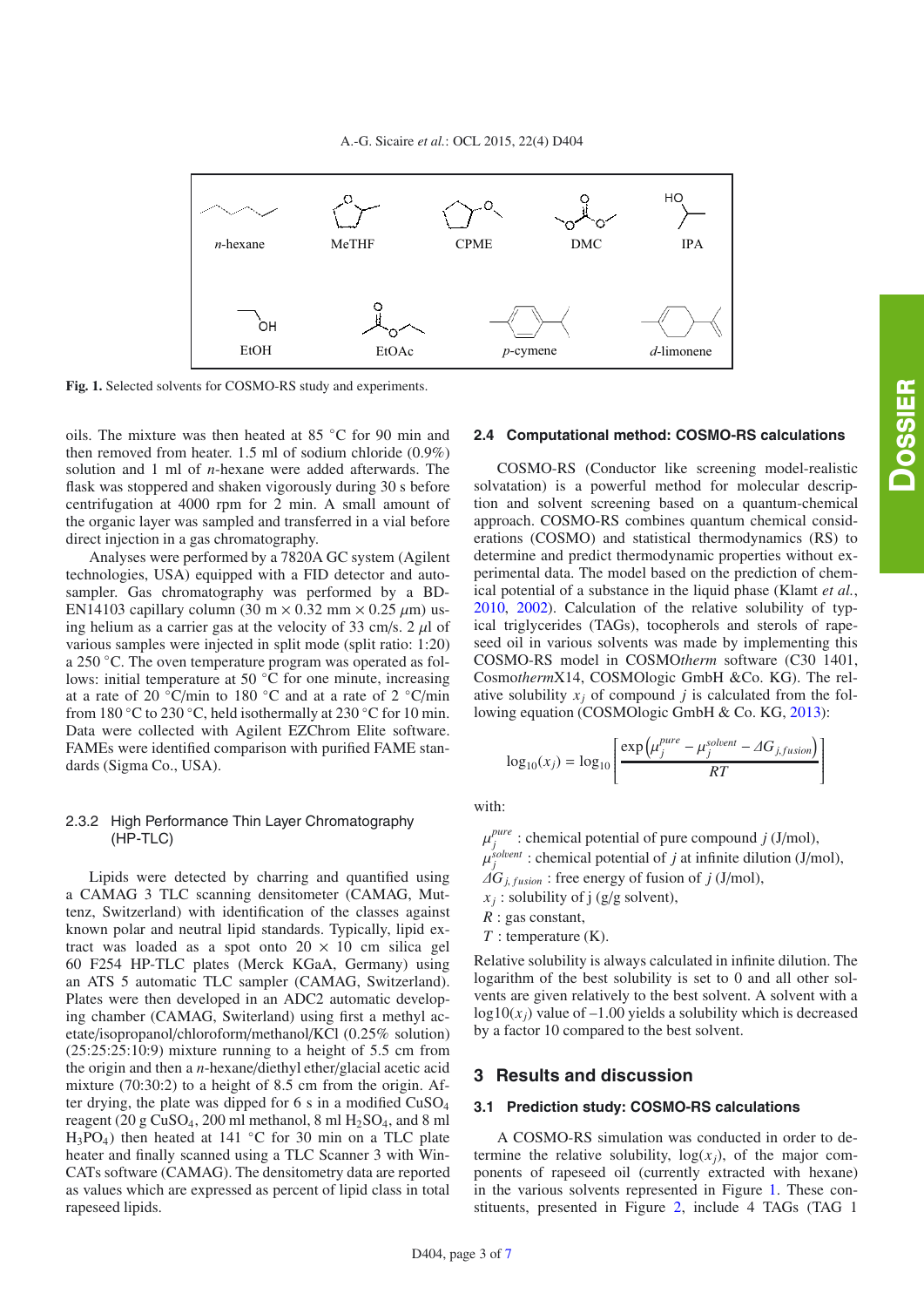A.-G. Sicaire *et al.*: OCL 2015, 22(4) D404



<span id="page-3-1"></span><span id="page-3-0"></span>**Fig. 2.** Major components found in rapeseed oil.

**Table 1.** COSMO-RS prediction results regarding the solubility of the major components of rapeseed oil in several solvents.

|                    | TAG 1     | TAG 2     | TAG 3                   | TAG 4     | $\alpha$ -tocopherol  | $\gamma$ -tocopherol | Brassica sterol       | $\beta$ -sito sterol | Campe sterol |
|--------------------|-----------|-----------|-------------------------|-----------|-----------------------|----------------------|-----------------------|----------------------|--------------|
| $n$ -Hexane        | $-0.6390$ | $\Omega$  | 0                       | $\Omega$  | $-0.1356$             | $-0.2974$            | $-0.8087$             | $-0.8017$            | $-0.7582$    |
| MeTHF              | 0         | $\Omega$  | 0                       | $\Omega$  | 0                     | $\Omega$             | $\Omega$              | 0                    | $\Omega$     |
| <b>CPME</b>        | $\Omega$  | $\Omega$  | 0                       | $\Omega$  | $\theta$              | $\Omega$             | $\Omega$              | $\Omega$             | 0            |
| <b>DMC</b>         | $-0.3153$ | $-1.4228$ | $-1.4633$               | $-1.6227$ | $-0.6462$             | $-0.6102$            | $-0.8877$             | $-1.0366$            | $-1.0650$    |
| <i>Isopropanol</i> | $-1.1684$ | $-1.5552$ | $-1.5248$               | $-1.7726$ | $-0.4937$             | $-0.4291$            | $-0.2366$             | $-0.2687$            | $-0.3015$    |
| Ethanol            | $-1.8570$ | $-2.4547$ | $-2.4428$               | $-2.7206$ | $-0.9490$             | $-0.8650$            | $-0.5313$             | $-0.5797$            | $-0.6308$    |
| Ethyl Acetate      | 0         | $\Omega$  | 0                       | $\Omega$  | $\Omega$              | $\Omega$             | $\Omega$              | $-0.0866$            | $-0.0967$    |
| $p$ -cymene        | $\Omega$  | $\Omega$  | 0                       | $\Omega$  | $-0.0928$             | $-0.2018$            | $-0.7401$             | $-0.7829$            | $-0.7714$    |
| $d$ -limonene      | $\Omega$  | $\Omega$  | 0                       | $\Omega$  | $-0.0150$             | $-0.1324$            | $-0.6732$             | $-0.6992$            | $-0.6767$    |
|                    |           |           | Reference or equivalent |           | Better than reference |                      | Lesser than reference |                      |              |

TAG 1 ((R1: C18:3n-3, R2: C18:2n-6, R3: C18:2n-6), TAG 2 ((R1: C18:3n-3, R2: C18:2n-6, R3: C18:2n-6), TAG 3 (R1: C18:1n-9, R2: C18:1n-9, R3: C18:1n-9), TAG 4 (R1: C18:1n-9, R2: C18:2n-6, R3: C18:2n-6).

((R1: C18:3n-3, R2: C18:2n-6, R3: C18:2n-6), TAG 2 ((R1: C18:3n-3, R2: C18:2n-6, R3: C18:2n-6), TAG 3 (R1: C18:1n-9, R2: C18:1n-9, R3: C18:1n-9), TAG 4 (R1: C18:1n-9, R2: C18:2n-6, R3: C18:2n-6)), 2 tocopherols ( $\alpha$ -tocopherol and γ-tocopherol) and 3 sterols (campesterol, brassicasterol and β-sitosterol). Results of the COSMO-RS simulation are presented in Table [1.](#page-3-1) As the logarithm of the best solubility is set to 0 and all other solvents are given relatively to the best solvent, it can be noticed that at 50 ◦C, which is close to the temperature of extraction under industrial conditions,  $log(x_i)$ for TAG2, TAG3 and TAG4 with *n*-hexane (taken as the reference) is equal to 0. It means that it has the best solubility compared to other tested solvents. Nevertheless,  $log(x_i)$  for the other components is below zero; *n*-hexane is found not to be the best solvent for extraction of these compounds among all the candidate solvents. Considering the TAGs,  $log(x_i)$  with MeTHF, CPME, ethylacetate, *p*-cymene and *d*-limonene are computed at 0 which means that in terms of relative solubility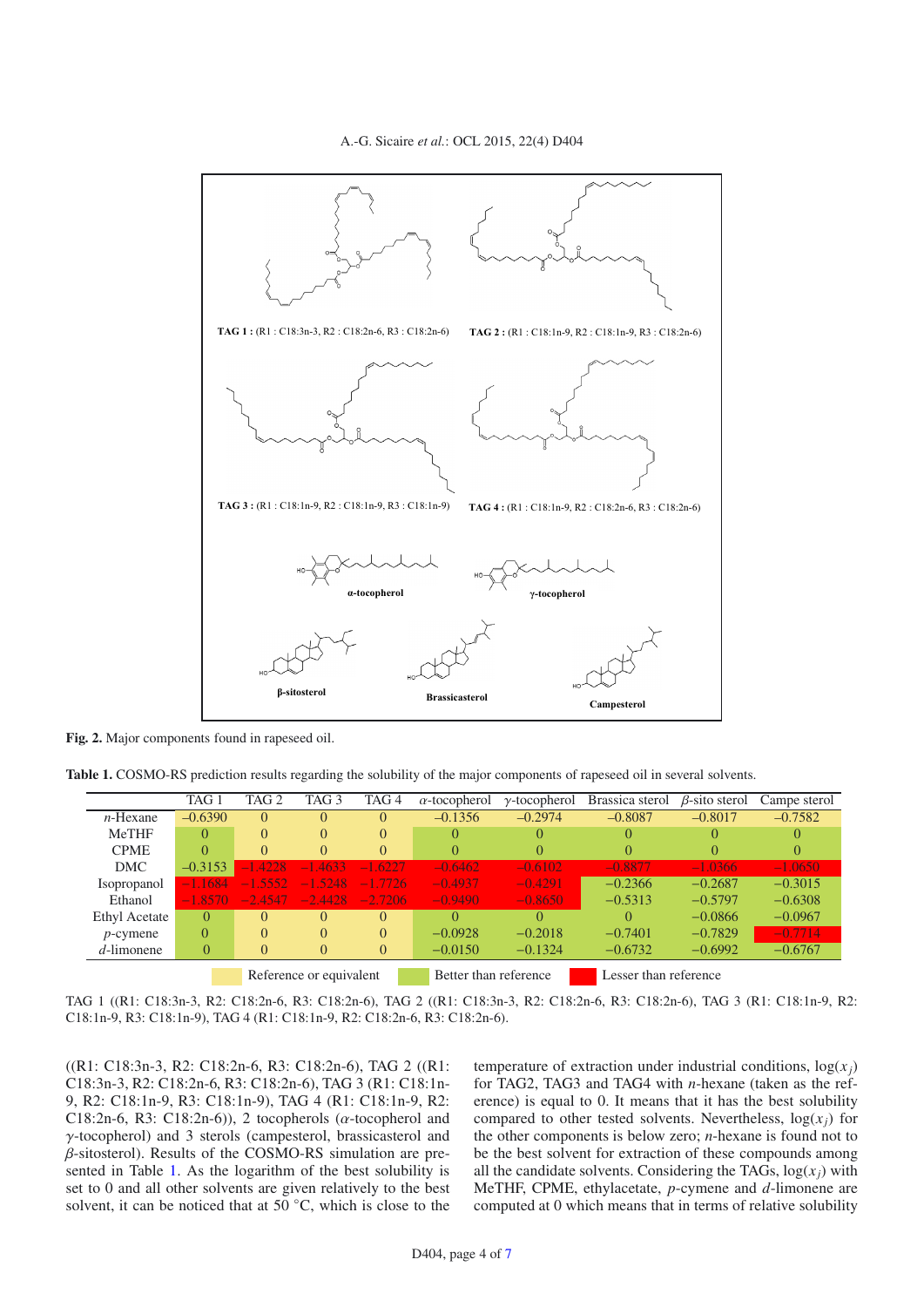these five solvents are equivalent to *n*-hexane (and even found better for TAG1). These five solvents are also found better than *n*-hexane regarding the solubility of tocopherols. It can be noticed that MeTHF, CPME and ethylacetate are computed optimal as their  $log(x_i)$  is null; then come *d*-limonene and *p*-cymene. The other solvents, DMC, IPA and ethanol, are theoretically not good substitute to *n*-hexane for the extraction of TAGs and tocopherols as  $log(x_i)$  for these constituents are found lower than with *n*-hexane. Nevertheless, regarding the results for the sterols, only DMC appears to be worse than *n*hexane. MeTHF and CPME are also the best for these constituents as  $log(x$ -solub) = 0. Considering their relative solubility towards sterols, the other solvents can be classified as follows: ethylacetate > IPA > ethanol > *d*-limonene > *p*-cymene.

Regarding the global results of the computation and considering all the constituents and candidate solvents, MeTHF and CPME appear to theoretically be the most promising alternative solvents to hexane among all other tested solvents for the extraction of the 7 major constituents found in rapeseed oil. These solvents were then experimentally tested for the actual extraction of rapeseed oil in order to correlate the results of the actual extraction to those computed using COSMO-RS.

#### **3.2 Experimental study: Soxhlet extractions of rapeseed oil**

For these experiments rapeseed samples were very finely ground in a knife mill for 60 s just before the extractions in order to focus on solubility and at least avoid as much as possible the effect of diffusivity of the solvents inside the matrix. After 8 h Soxhlet extraction, relative composition were determined by GC-FID after transmethylation of fatty acids, lipid classes and total lipid yield of the extracts were determined by HP-TLC (High Performance Thin Layer Chromatography). Hexane is taken as reference for the comparison of the efficiency of candidates solvents.

#### 3.2.1 Qualitative and quantitative comparison of the extracts

As shown in Table [2,](#page-5-0) lipid profile of oils obtained with MeTHF, CPME, DMC, IPA, ethanol, and ethylacetate are comparable to the one obtained with hexane. No important differences of selectivity between hexane and these solvents has been noticed as the composition in fatty acids remains the same; the main fatty acids in extracted oils are oleic (C18:1), linoleic (C18:2), linolenic (C18:3) and palmitic (C16:0) which represent more than 90% of the total fatty acids in extracted oil. Moreover, a HP-TLC analysis allows to confirm that more than 80% of the constituents extracted with these solvents are triglycerides (TAG) as shown in Table [3.](#page-5-1) Other constituents found in oils extracted with MeTHF, CPME, IPA and ethanol, are phospholipids and were presents in variable amounts in extracts. The presence of phospholipids is due to the higher polarity of these solvents compared to *n*-hexane; the more polar the solvent the higher the amount of phospholipids. In practice, crude oils obtained by solvent extraction with hexane are rich in phospholipids compared to oils obtained by pressing. as described by Nash and Frankel (Clark and Snyder, [1991](#page-6-13); Nash and Frankel, [1986\)](#page-6-14).

Regarding the extracts obtained with *p*-cymene and *d*limonene, more than 90% of total fatty acids in extracts are also oleic (C18:1), linoleic (C18:2), linolenic (C18:3) and palmitic (C16:0). However, a slight difference in the composition can be noticed as these solvents allow for the extraction of acid  $\gamma$ -linolenic, C18:3n-6 (1.61% and 0.50% respectively). The HPTLC analysis shows that lipids extracted with these solvents are also TAGs. The relatively low percentage obtained with *d*-limonene as well as remaining percentages that are not lipids in the other samples can be explained by the amount of solvent left after the evaporation step.

It can be noticed that all tested solvents allow for an extraction of rapeseed oil with relatively good yields. The lipid yields given in Table [3](#page-5-1) show that all tested solvents allow for an extraction of rapeseed oil with relatively good yield ; hexane enables the extraction of around 47 g lipids/100 g dry matter as well as MeTHF and ethanol. IPA gives a yield of at least 45 g lipids/100 g dry matter, but this is mainly due to a higher extraction of phospholipids (as well as for ethanol) that are usually of poor desirability in vegetable oils. Ethylacetate and DMC considering the high standard deviation of the yields are comparable to hexane. The last three solvents, CPME, *p*cymene and *d*-limonene, give slightly lower yields than the other tested ones but allow at least an extraction of 37 g lipids/g dry matter which represent around 80% of the amount extracted with *n*-hexane. An ANOVA (ANalysis Of Variance) oneway analysis with a Student test showed that MeTHF, ethanol, IPA, Ethylacetate, DMC and CPME are not significantly different from hexane ( $p > 0.05$ ) regarding the extraction yield of rapeseed oil. Howerver *p*-cymene and *d*-limonene significantly give a lower yield than hexane ( $p = 0.0255$  and  $p = 0.0047$ , respectively). The statistical study showed that MeTHF ( $p = 0.8556$ ) and ethanol ( $p = 0.9600$ ) are the solvents that give the results the closest to those obtained with hexane.

#### 3.2.2 Relation with the theory

The COSMO-RS calculations indicate that MeTHF and CPME were theoretically the best alternatives to *n*-hexane. Nevertheless the actual experiments show that among both solvents only MeTHF was as good as hexane qualitatively and quantitatively, taking into account global yield and lipid composition. CPME gives a lower yield than nearly all the other tested solvents but remains statistically comparable to the reference. Ethanol and IPA experimentally give rather good lipid yields, but this appears to be due to the extraction of phospholipids. Despite the high standard deviation obtained on actual tests for Ethylacetate and DMC the statistic study showed that they are comparable to hexane regarding rapeseed oil extraction which was theoretically not the case for DMC that was part of one of the worst candidates. Surprisingly *p*-cymene and *d*-limonene that theoretically looked better than hexane for the extractions of most of the components of rapeseed oil are experimentally the worst ones.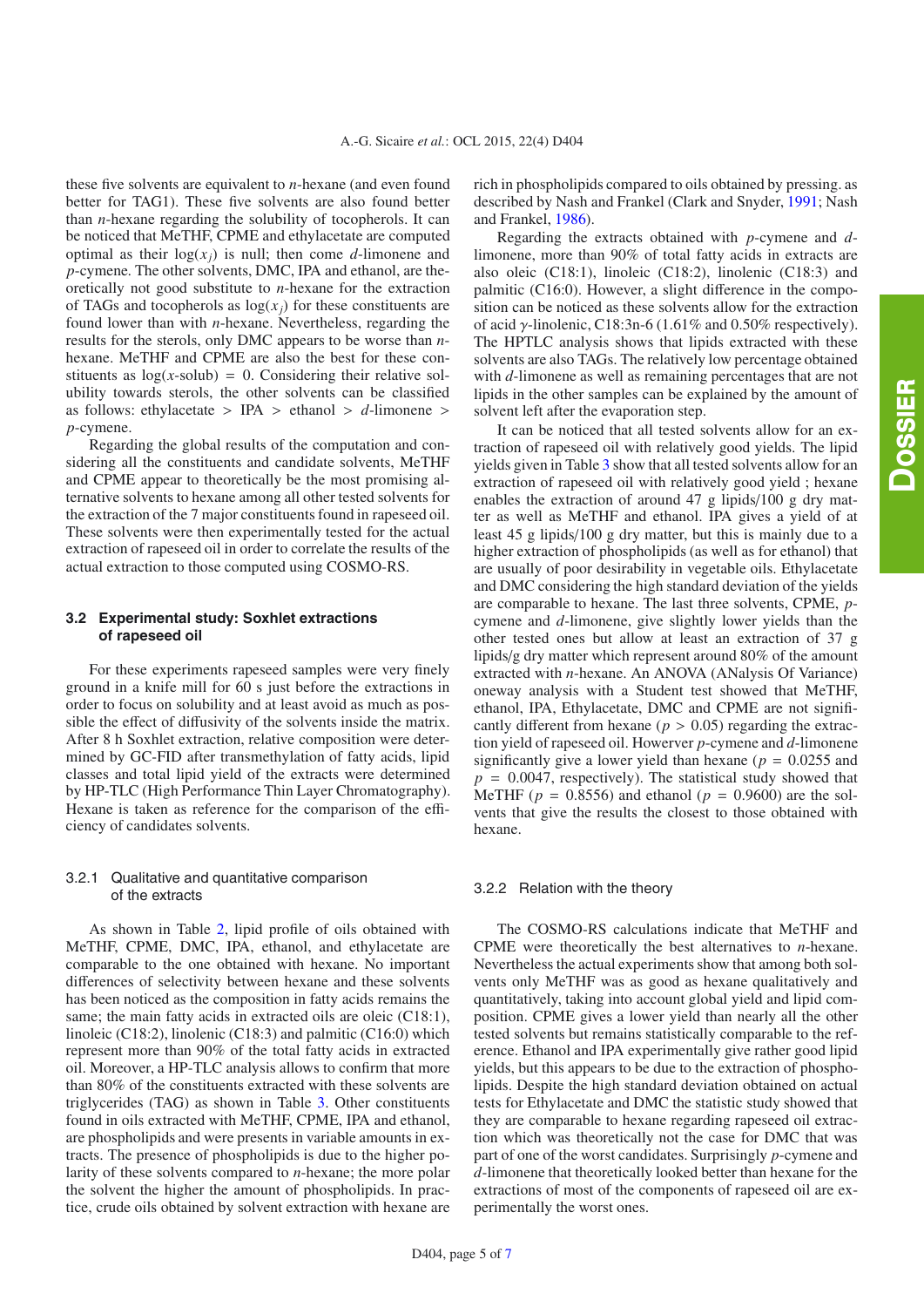|                                              |                                    |                                                         |                   |                  | Extracted Amounts of fatty acids $(\%$ ) |                  |                  |                  |                  |
|----------------------------------------------|------------------------------------|---------------------------------------------------------|-------------------|------------------|------------------------------------------|------------------|------------------|------------------|------------------|
| Fatty Acids                                  | $n$ -hexane                        | <b>ETHF</b>                                             | CPME              | DMC              | $\mathbb{P}\mathbb{A}$                   | EFOH             | <b>EtOAc</b>     | p-cymene         | $d$ -limonene    |
| C16                                          | $4.46 \pm 0.22$                    | $4.80 \pm 0.06$                                         | $4.82 \pm 0.01$   | $4.79 \pm 0.03$  | $4.91 \pm 0.09$                          | $4.98 \pm 0.02$  | $4.99 \pm 0.04$  | $4.72 \pm 0.05$  | $5.01 \pm 0.06$  |
| $716:1 n-7$                                  | $0.21 \pm 0.03$                    | $\pm 0.00$<br>0.25                                      | $0.26 \pm 0.01$   | $0.27 \pm 0.02$  | $0.27 \pm 0.01$                          | $0.28 \pm 0.01$  | $0.27 \pm 0.01$  | $0.25 \pm 0.00$  | $0.46 \pm 0.03$  |
| C18                                          | $1.42 \pm 0.11$                    | $\pm 0.03$<br>1.42                                      | $1.47 \pm 0.01$   | $1.34 \pm 0.08$  | $1.47 \pm 0.04$                          | $1.47 \pm 0.01$  | $1.50 \pm 0.01$  | $1.54 \pm 0.06$  | $1.48 \pm 0.04$  |
| $-18:1 n-9$                                  | $.0.04 - 854.4$                    | $53.62 \pm 0.03$<br>$3.36 \pm 0.05$<br>$22.65 \pm 0.11$ | $53.75 \pm 0.1$   | $53.53 \pm 0.48$ | $53.43 \pm 0.05$                         | $53.23 \pm 0.29$ | $54.34 \pm 0.90$ | $52.97 \pm 0.47$ | $52.62 \pm 0.19$ |
| $218:1 n-7$                                  | $0.28 \pm 0.03$                    |                                                         | $3.31 \pm 0.01$   | $3.23 \pm 0.07$  | $3.17 \pm 0.06$                          | $3.28 \pm 0.11$  | $3.27 \pm 0.07$  | $3.46 \pm 0.06$  | $3.45 \pm 0.04$  |
| $C18: 2 n-6$<br>$C18: 3 n-6$                 | $2.34 \pm 0.38$                    |                                                         | $22.34 \pm 0.11$  | $22.27 \pm 0.0$  | $22.55 \pm 0.27$                         | $22.58 \pm 0.08$ | $22.77 \pm 0.55$ | $21.12 \pm 0.43$ | $22.02 \pm 0.15$ |
|                                              |                                    |                                                         |                   |                  |                                          |                  |                  | $1.61 \pm 0.3$   | $0.50 \pm 0.04$  |
| $C18: 3n-3$                                  | $9.11 \pm 0.25$<br>0.46 $\pm 0.05$ | $\pm 0.07$                                              | $9.32 \pm 0.01$   | $0.05 + 0.05$    | $0.39 \pm 0.09$                          | $9.33 \pm 0.03$  | $9.01 \pm 0.23$  | $8.98 \pm 0.0$   | $9.00 \pm 0.12$  |
| C20                                          |                                    | $\pm 0.02$<br>$33702$<br>$-0.58$                        | $0.0148 \pm 0.01$ | $0.50 \pm 0.02$  | $0.45 \pm 0.0$                           | $0.44 \pm 0.00$  | $0.47 \pm 0.01$  | $0.46 \pm 0.02$  | $0.01 + 0.01$    |
| $C20: 1n-9$                                  | $1.71 \pm 0.07$                    | $\pm 0.01$                                              | $.83 \pm 0.09$    | $.87 \pm 0.08$   | $1.75 \pm 0.08$                          | $1.74 \pm 0.00$  | $1.71 \pm 0.02$  | $1.72 \pm 0.01$  | $1.64 \pm 0.01$  |
| C20: $4 n-6$<br>C20: $5 n-3$<br>C22: 1 $n-9$ | $0.58 \pm 0.10$                    | $\pm 0.02$                                              | $0.06$ ± 8.48     | $0.57 \pm 0.03$  | $0.75 \pm 0.09$                          | $0.87 \pm 0.10$  | $0.97 \pm 0.14$  | $1.42 \pm 0.05$  | $1.58 \pm 0.08$  |
|                                              | $0.37 \pm 0.04$                    | $\pm 0.01$                                              | $0.04 \pm 0.02$   | $0.30 \pm 0.05$  | $0.28 \pm 0.04$                          | $0.33 \pm 0.04$  | $0.33 \pm 0.01$  | $0.33 \pm 0.01$  | $0.33 \pm 0.05$  |
|                                              | $1.48 \pm 0.07$                    | $\pm 0.12$<br>$\overline{47}$                           | $.71 \pm 0.21$    | $.73 \pm 0.23$   | $1.57 \pm 0.17$                          | $.46 \pm 0.03$   | $0.37 \pm 0.00$  | $1.42 \pm 0.04$  | $.43 \pm 0.06$   |
| <b>ZSFAs</b>                                 | 6.34                               | 5.71                                                    | 6.77              | 6.63             | 6.83                                     | 6.89             | 6.96             | 6.72             | 6.95             |
| <b>NUFAS</b>                                 | 61.26                              | 60.44                                                   | 60.86             | 60.63            | 60.19                                    | 59.99            | 60.96            | 59.82            | 59.60            |
| <b>SPUFAS</b>                                | 32.40                              | 32.85                                                   | 32.38             | 32.62            | 32.97                                    | 33.11            | 33.08            | 33.46            | 33.43            |

<span id="page-5-0"></span>Table 2. Fatty acid composition of rapeseed oil extracted with various solvents. **Table 2.** Fatty acid composition of rapeseed oil extracted with various solvents.

<span id="page-5-1"></span>Table 3. Lipid yield and lipid classes in total extracts. **Table 3.** Lipid yield and lipid classes in total extracts.  $\mathbf{l}$ 

| Lipid class                                                                        |                       |                      |                 |     | Amount in total extracts ( $\%$ ) |                  |                                                                                                                                                                          |                                                    |   |
|------------------------------------------------------------------------------------|-----------------------|----------------------|-----------------|-----|-----------------------------------|------------------|--------------------------------------------------------------------------------------------------------------------------------------------------------------------------|----------------------------------------------------|---|
|                                                                                    | $\sum_{n=1}^{\infty}$ | <b>LeTHF</b>         | CPME            | DMC | $\mathbb{P}\mathbb{A}$            | <b>EtOH</b>      | EtOAc                                                                                                                                                                    | $p$ -cymene $d$ -limonene                          |   |
| Neutral lipids                                                                     |                       |                      |                 |     |                                   |                  |                                                                                                                                                                          |                                                    |   |
| TAG                                                                                |                       |                      |                 |     |                                   |                  | $91.2 \pm 0.11$ $92.83 \pm 0.17$ $92.83 \pm 0.17$ $83.60 \pm 2.25$ $89.31 \pm 7.63$ $80.19 \pm 1.82$ $96.71 \pm 2.27$ $87.11 \pm 7.23$ $82.03 \pm 5.02$ $51.31 \pm 5.16$ |                                                    |   |
| Polar lipids                                                                       |                       |                      |                 |     |                                   |                  |                                                                                                                                                                          |                                                    |   |
|                                                                                    |                       | I                    | I               | I   | $0.70 \pm 0.03$                   | $0.38 \pm 0.14$  |                                                                                                                                                                          | ı                                                  | I |
| $\mathbb{F}$                                                                       |                       | I                    | I               | I   | $1.21 \pm 0.03$                   | $1.02 \pm 0.24$  |                                                                                                                                                                          | I                                                  |   |
| ${\rm P}{\rm C}$                                                                   |                       | $9 \pm 0.01$<br>0.55 | $0.38 \pm 0.11$ | I   | $6.34 \pm 0.15$                   | $1.26 \pm 0.00$  |                                                                                                                                                                          | ı                                                  | I |
| LPC                                                                                |                       |                      | I               | I   | $0.01 \pm 0.00$                   | $0.01 \pm 0.00$  |                                                                                                                                                                          |                                                    | I |
| Total (g/g DM) $46.71 \pm 0.75$ $47.19 \pm 0.44$ $41.53 \pm 0.26$ $42.77 \pm 2.33$ |                       |                      |                 |     | $44.97 \pm 1.07$                  | $46.57 \pm 0.42$ |                                                                                                                                                                          | $42.83 \pm 3.34$ $39.71 \pm 3.03$ $36.94 \pm 0.82$ |   |